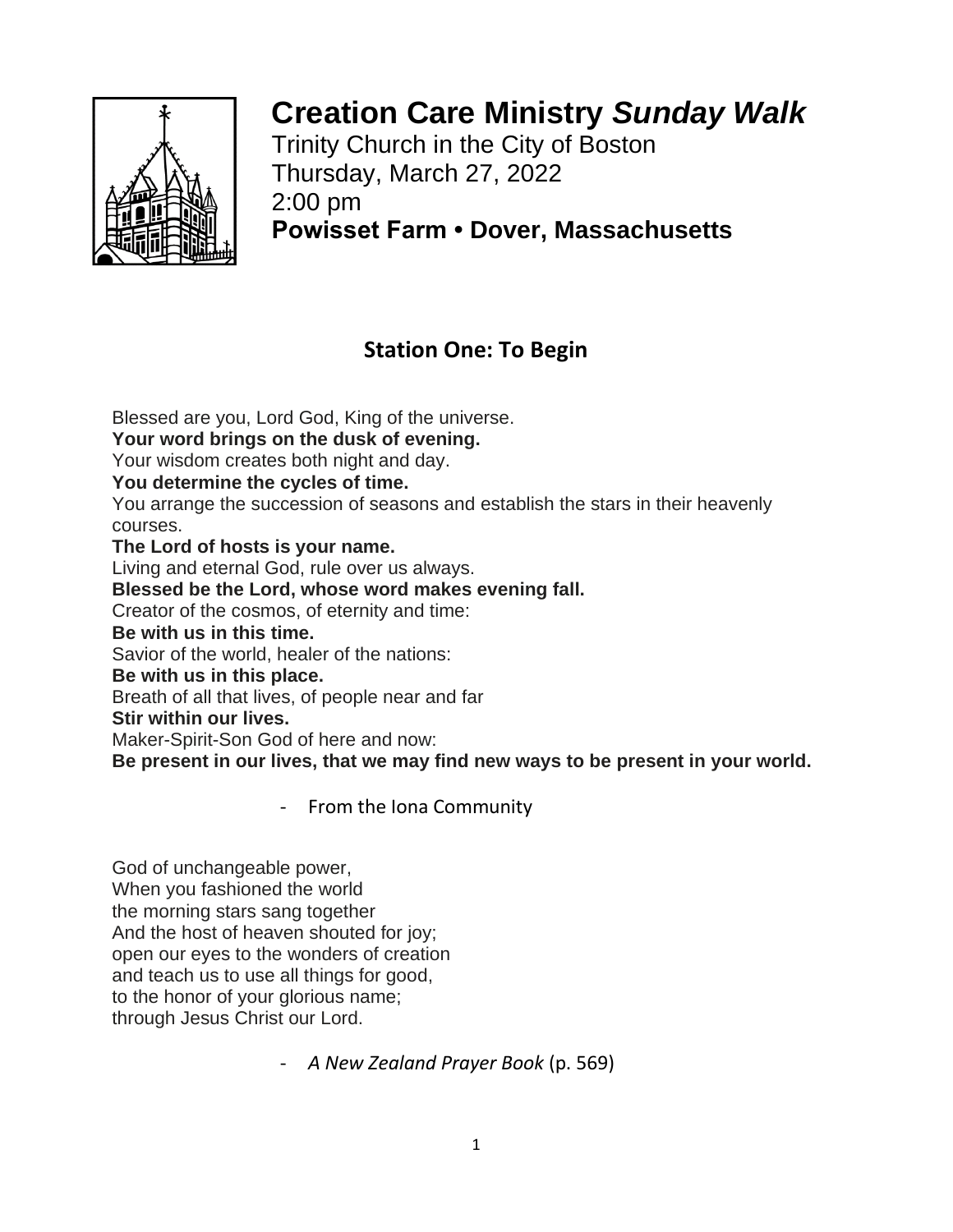"Walking and Talking"

**.**..Often when we walk, we are already talking to someone next to us, or thinking of what we have to do next, or even staring at our phone, not looking at where we are going. When you walk, try to just walk. Try not to walk and talk at the same time. If you need to say something, stop altogether, and say it. It won't take too much more time. Then, after you finish talking, you can resume walking…

> - Thich Nhat Hahn, *How to Walk* (Berkely: Parallax Press, 2015) p. 50



# **Station Two: Before We Were Here**

#### **A Prayer of Land Acknowledgement**

(for Massachusetts Diocesan Convention, November 7, 2021)

O Gracious and Loving Creator,

you shaped our wide world round.

You placed us in relation to all creation –

the wind, the woods and waters were all shaped by your hands.

Today we acknowledge and remember those sacred people who cared for this land – among them, the Massachuset, the Narraganset, the Nauset, the Niantic and the Wampanoag.

Although their lands and children were stolen

And some of their many traditions and lives are gone,

their spirits bless and teach us still,

and their scattered descendants have gifts to share.

May we be people who listen to their teaching today.

**Amen.**

- Bishop Carol Gallagher

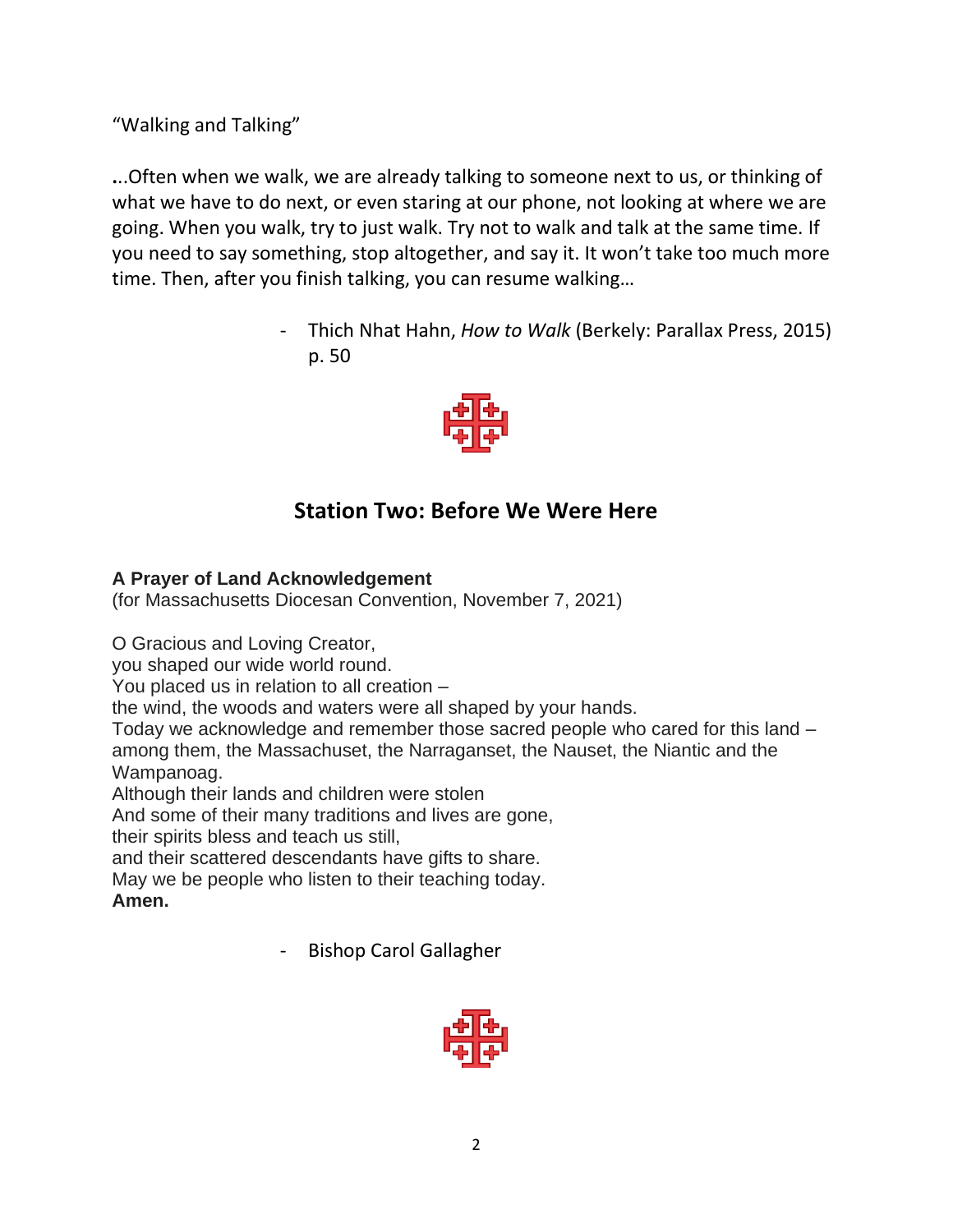### **Station Three: Vernal Pools**

*…Vernal pools are seasonal depressional wetlands that occur under the Mediterranean climate conditions of the West Coast and in glaciated areas of northeastern and midwestern states. They are covered by shallow water for variable periods from winter to spring but may be completely dry for most of the summer and fall. These wetlands range in size from small puddles to shallow lakes and are usually found in a gently sloping plain of grassland…*

*Climatic changes associated with each season cause dramatic changes in the appearance of vernal pools. The pools collect water during winter and spring rains, changing in volume in response to varying weather patterns. In the spring, wildflowers often bloom in brilliant circles of color that follow the receding shoreline of the pools. By early summer, the water has evaporated, and the clay pools appear brown, barren, and cracked.*

*However, appearances may be deceiving. The unique environment of vernal pools provides habitat for numerous rare plants and animals that are able to survive and thrive in these harsh conditions. Many of these plants and animals spend the dry season as seeds, eggs, or cysts, and then grow and reproduce when the ponds are again filled with water. In addition, birds such as egrets, ducks, and hawks use vernal pools as a seasonal source of food and water.*

- <https://www.epa.gov/wetlands/vernal-pools>

For reflection: In what season do you find yourself now in your own life with God? What are the "signs" of this season and what might signal change?



#### **Station Four: Knoll**

Knolls or "hillocks" are among the smallest forms of geographical elevation. They are formed by glacial deposit or may consist of remaining and denser "core" material remaining after other components of an elevation have worn away over time. While here on the knoll trail extension, choos[e some](https://creativecommons.org/licenses/by-sa/3.0/)thing to look at for at least one minute.